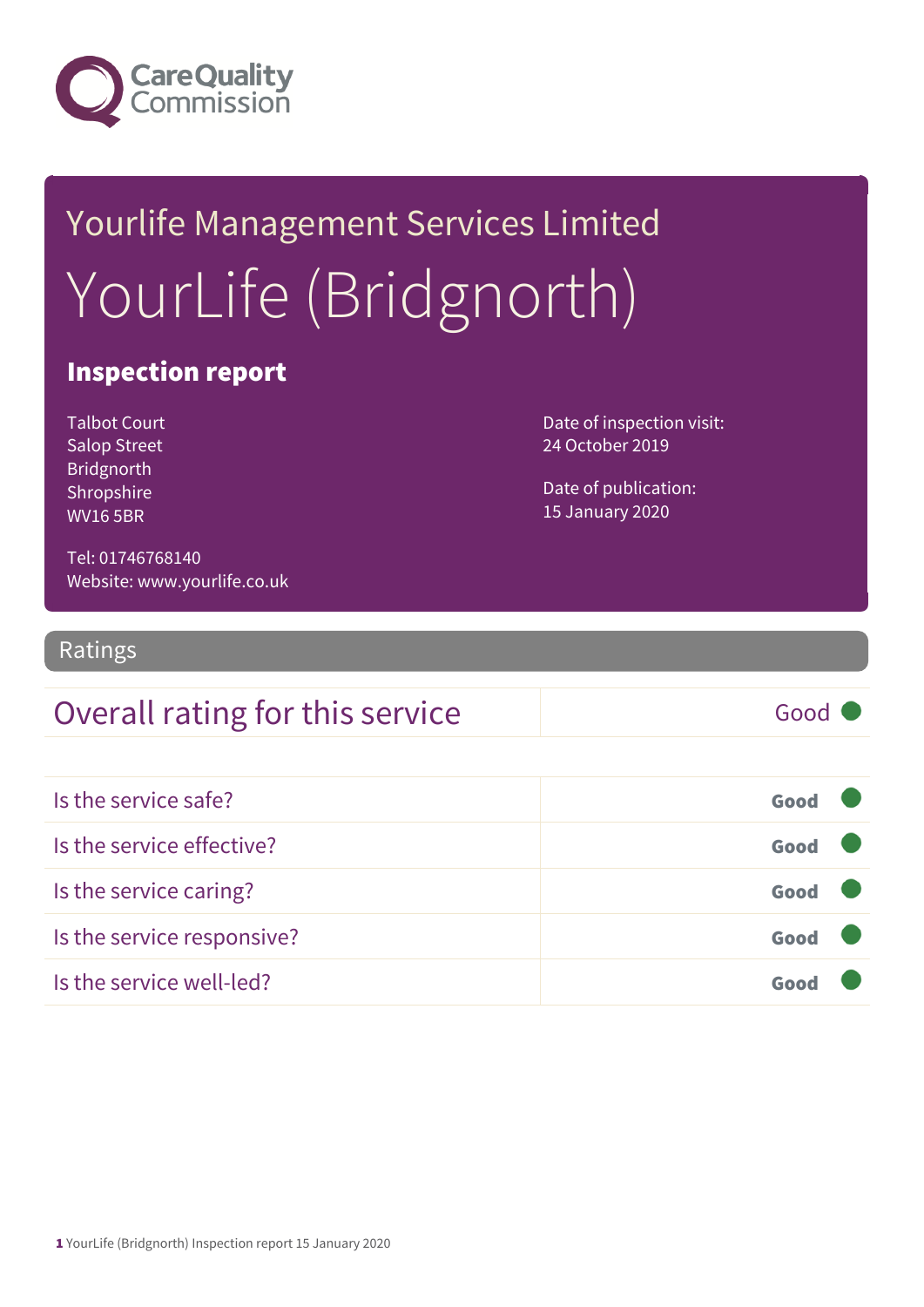### Summary of findings

### Overall summary

#### About the service

YourLife (Bridgnorth) is a domiciliary care service, providing personal care and support to people in their own homes. Not everyone who used the service received personal care. CQC only inspects where people receive personal care. This is help with tasks related to personal hygiene and eating. Where they do we also consider any wider social care provided. At the time of our inspection three people were receiving a regulated activity.

#### People's experience of using this service and what we found

People were safe and protected from potential abuse. People were supported by a team of staff who they knew well.

The provider carried out recruitment checks on new staff to ensure they were suitable to work in people's homes. People received safe support with their medicines by trained and competent staff members.

The provider supported staff in providing effective care for people through person-centred care planning, training and one-to-one supervision.

People were supported to maintain a healthy diet by a staff team which knew their individual preferences.

Staff included people in decisions about their care and respected people's rights. People were supported to have maximum choice and control of their lives and staff supported them in the least restrictive way possible and in their best interests; the policies and systems in the service supported this practice.

Staff treated people in a kind and caring way. People valued the service they received and the support the staff provided. The staff treated people with respect and helped them to maintain their independence and dignity.

People knew how they could raise any concerns and were confident the management would resolve any issues they had.

The service provided the support people and their families needed as individuals reached the end of their lives.

The provider had good oversight of the service. People knew the duty managers and were comfortable speaking to them. The provider was committed to providing person-centred care that focused on each individual and enhanced their life. The provider used formal and informal ways to gather people's feedback and used this to improve the service they received.

For more details, please see the full report which is on the CQC website at www.cqc.org.uk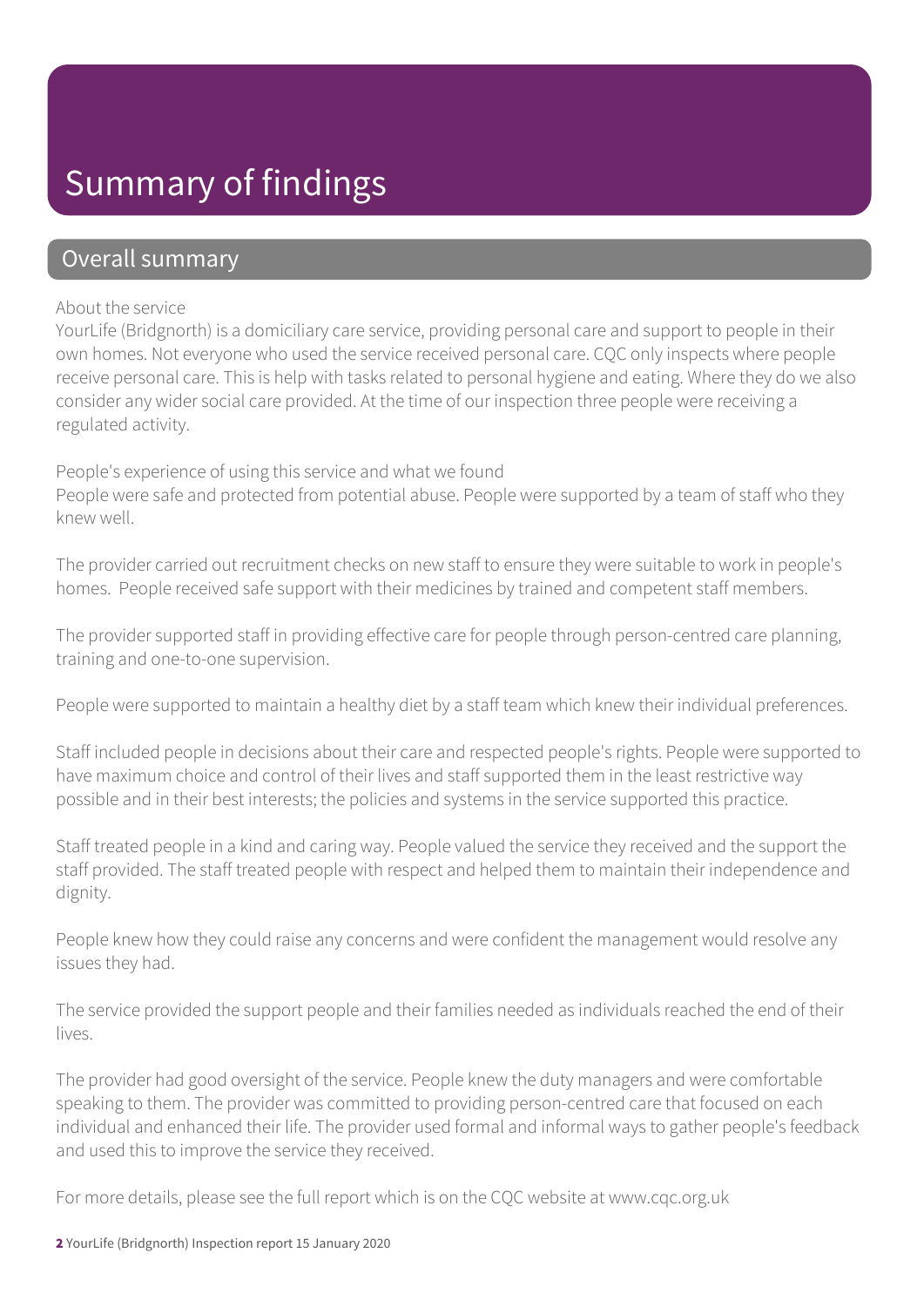#### Rating at last inspection

The last rating for this service was Good (published 19 April 2017).

#### Why we inspected

This was a planned inspection based on the previous rating.

#### Follow up

We will continue to monitor information we receive about the service until we return to visit as per our reinspection programme. If we receive any concerning information we may inspect sooner.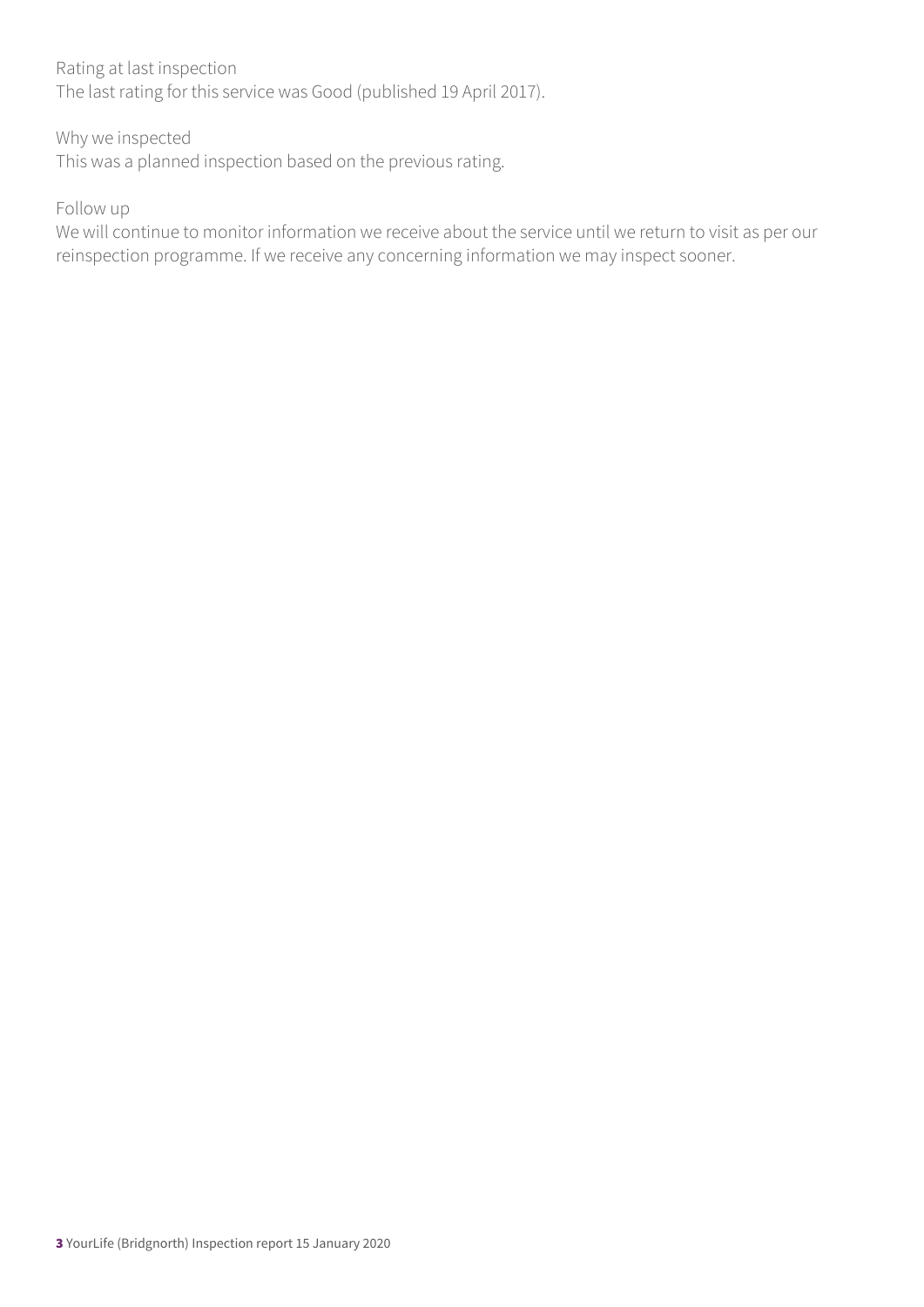### The five questions we ask about services and what we found

We always ask the following five questions of services.

| Is the service safe?                                                         | Good |
|------------------------------------------------------------------------------|------|
| The service was safe.<br>Details are in our safe findings below.             |      |
| Is the service effective?                                                    | Good |
| The service was effective.<br>Details are in our effective findings below.   |      |
| Is the service caring?                                                       | Good |
| The service was caring.<br>Details are in our caring findings below.         |      |
| Is the service responsive?                                                   | Good |
| The service was responsive.<br>Details are in our responsive findings below. |      |
| Is the service well-led?                                                     | Good |
| The service was well-led.<br>Details are in our well-led findings below.     |      |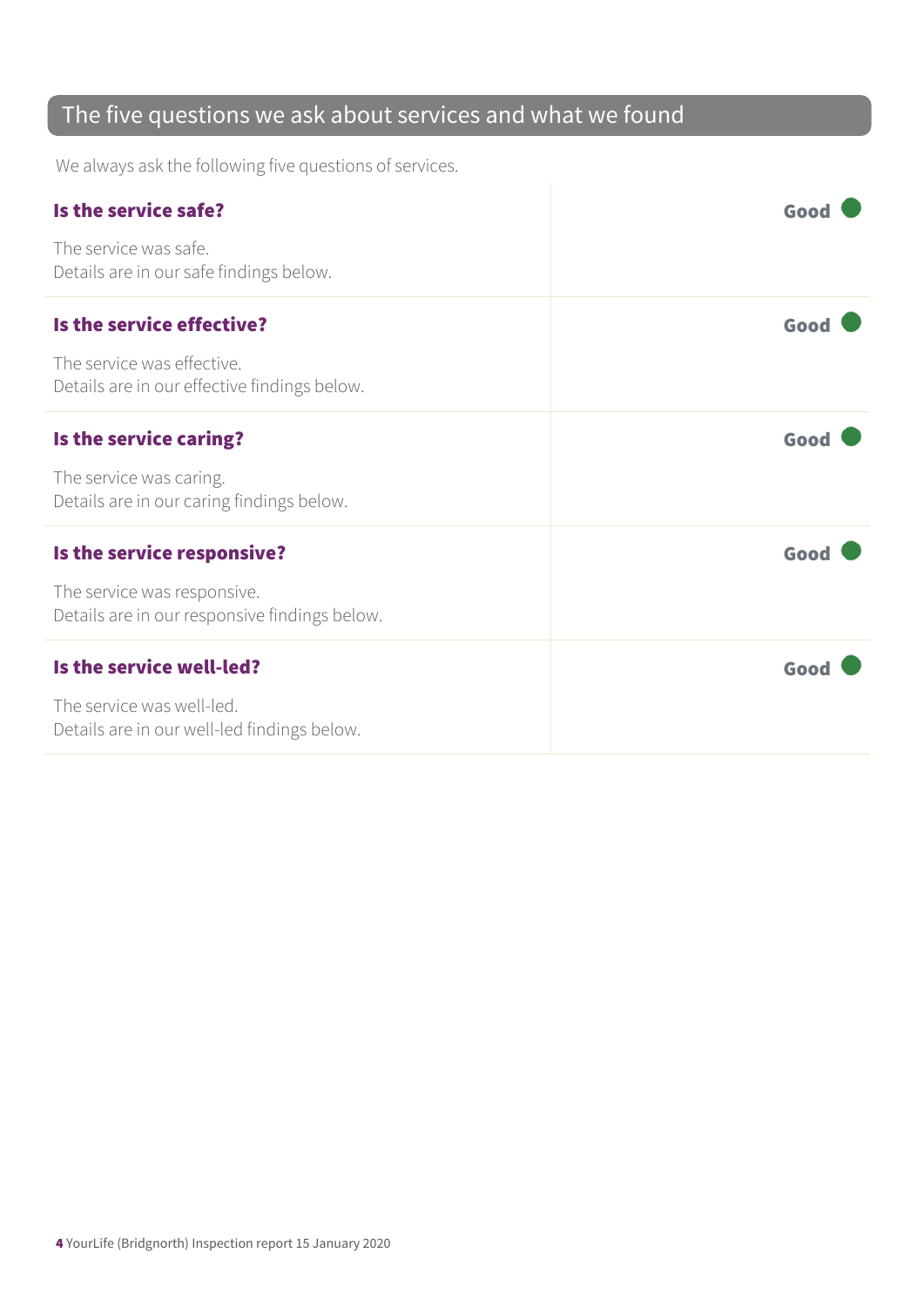

# YourLife (Bridgnorth) Detailed findings

### Background to this inspection

#### The inspection

We carried out this inspection under Section 60 of the Health and Social Care Act 2008 (the Act) as part of our regulatory functions. We checked whether the provider was meeting the legal requirements and regulations associated with the Act. We looked at the overall quality of the service and provided a rating for the service under the Care Act 2014.

Inspection team The inspection was carried out by one inspector.

Service and service type This service is a domiciliary care agency. It provides personal care to people living in their own flats.

The service did not have a manager registered with the Care Quality Commission. However, an application had been made to register one. This means that at this inspection the provider was legally responsible for how the service was run and for the quality and safety of the care provided.

#### Notice of inspection

This inspection was announced.

We gave the service 48 hours' notice of the inspection. This was because we needed to be sure that the provider would be in the office to support the inspection.

Inspection activity started and ended on 24 October 2019.

#### What we did before the inspection

We reviewed information we had received about the service since registration. This included details about incidents the provider must notify us about, such as abuse. We checked for feedback from local authorities and commissioning bodies.

#### During the inspection

We spoke with two people who used the service about their experience of the care provided. We spoke with two members of staff, two duty managers and the area manager.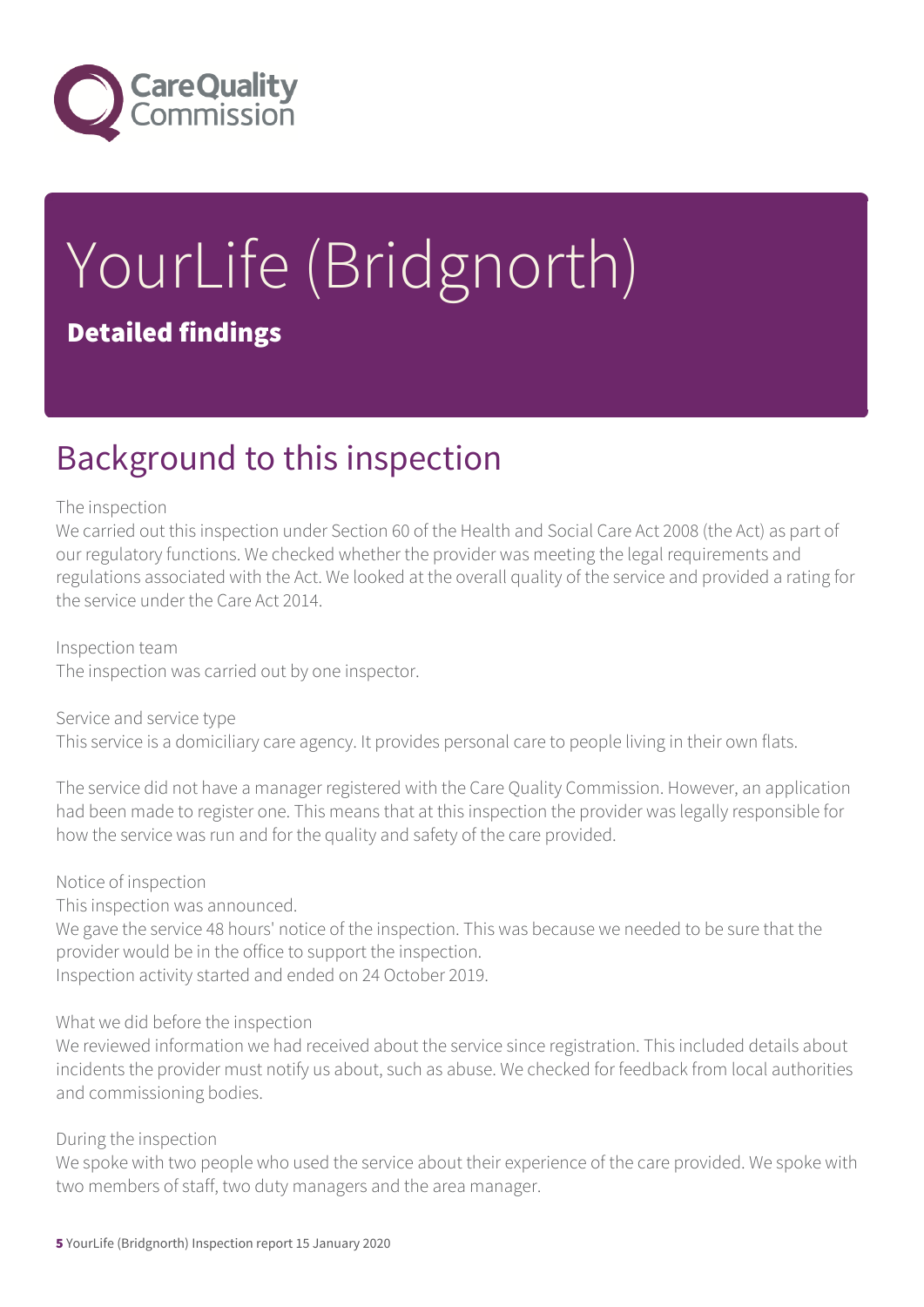We reviewed a range of records. This included two people's care records, two staff files in relation to recruitment and staff supervision and a variety of records relating to the management of the service.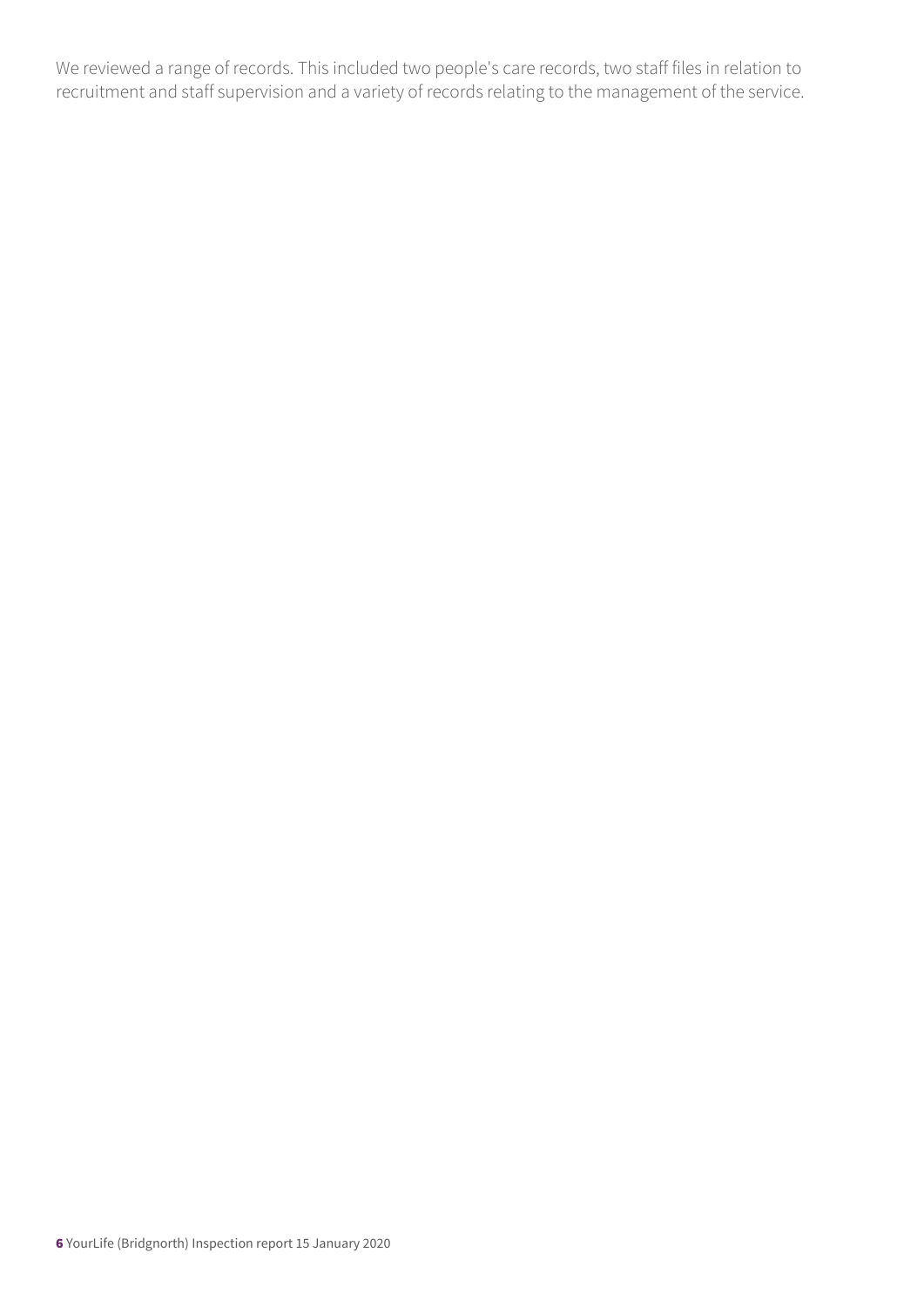### Is the service safe?

## Our findings

Safe – this means we looked for evidence that people were protected from abuse and avoidable harm.

At the last inspection this key question was rated as Good. At this inspection this key question has remained the same. This meant people were safe and protected from avoidable harm.

Systems and processes to safeguard people from the risk of abuse; Assessing risk, safety monitoring and management

● People were protected from abuse and avoidable harm. People and their relatives trusted staff and felt safe in their presence. The staff were trained in how to identify and report abuse.

● The provider had identified and managed risks to people's safety. People's care records had information for staff about how to provide people's care in a safe way. One person said, "Yes I do feel safe with the staff because I know them well and trust them."

Staffing and recruitment

• There were enough staff to safely support people.

• The provider followed safe recruitment processes when employing new staff. The provider had systems in place to address any unsafe staff behaviour including disciplinary processes and re-training if needed.

Using medicines safely

- People received the support they needed to take their medicines safely. The staff were trained in how to handle medicines safely.
- People told us they received the support they needed to take their medicines at the right time.

Preventing and controlling infection

- Staff had received training in infection prevention and control and knew how to minimise the risks of infectious illnesses.
- Staff members had access to personal protective equipment such as gloves and aprons to help reduce the risk of cross infection.

Learning lessons when things go wrong

● Accidents and incidents had been recorded and investigated. Staff were encouraged to reflect on what had happened to identify any learning.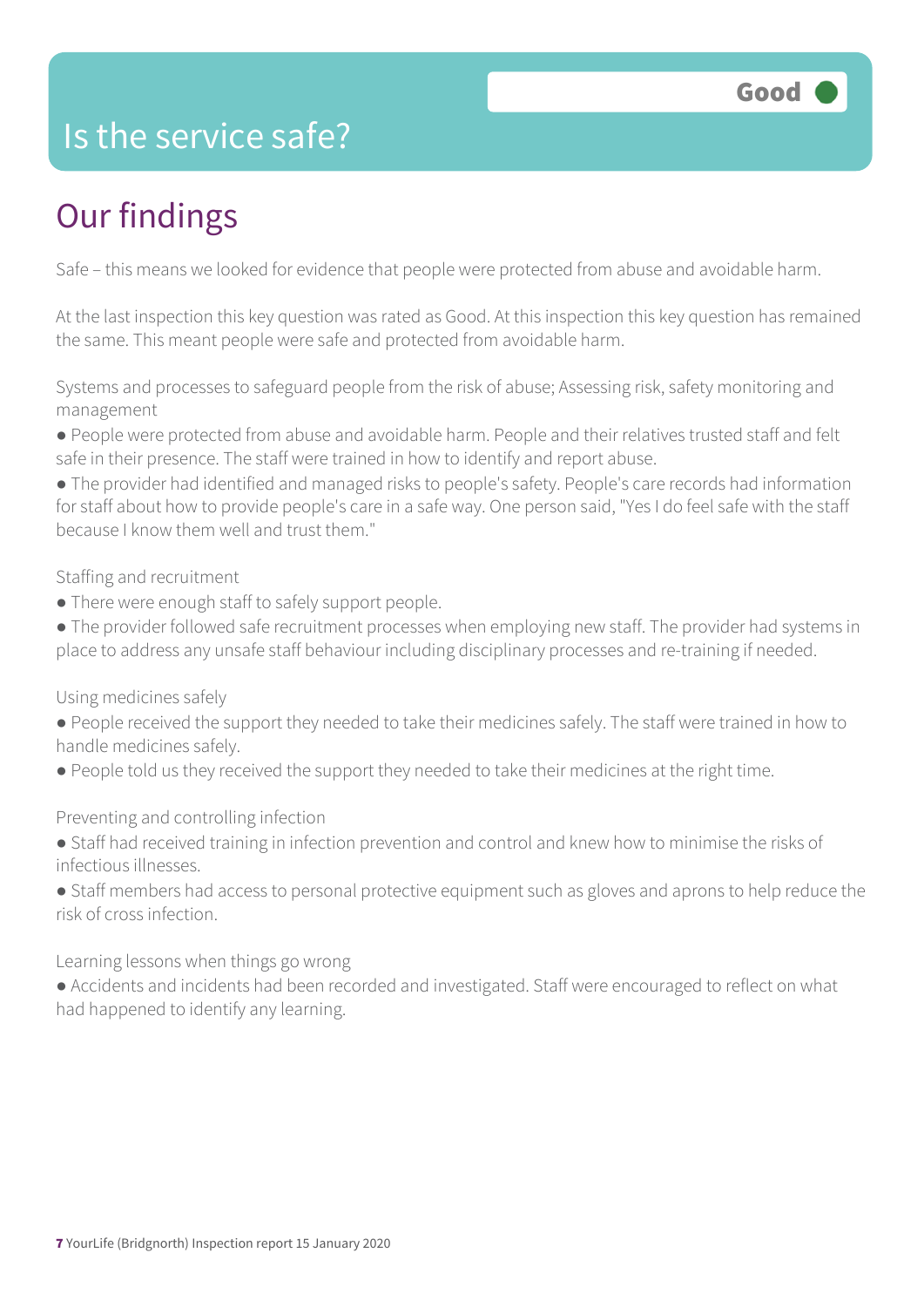### Is the service effective?

## Our findings

Effective – this means we looked for evidence that people's care, treatment and support achieved good outcomes and promoted a good quality of life, based on best available evidence.

At the last inspection this key question was rated as Good. At this inspection this key question has remained the same. This meant people's outcomes were consistently good, and people's feedback confirmed this.

Assessing people's needs and choices; delivering care in line with standards, guidance and the law • Staff could tell us about people's individual needs and wishes. People were supported by staff who knew them well and supported them in a way they wanted.

● People's protected characteristics under the Equalities Act 2010 were identified as part of their needs assessment. Staff members could tell us about people's individual characteristics and knew how to best support them. This included, but was not limited to, people's religious beliefs, cultures and personal preferences.

Staff support: induction, training, skills and experience

- The staff were skilled and competent to provide people's care. They completed a range of training to ensure they had the knowledge and skills to support people. People considered the staff were well trained. One person said, "The staff all seem to be competent at what they help me with."
- Staff felt well trained and supported. They were confident they had the skills and knowledge to care for people well.
- New staff completed a structured introduction to their role. This included completion of induction training and courses such as moving and handling. In addition, they worked alongside experienced staff members, or a mentor, until they felt confident to work more independently with people.

Supporting people to eat and drink enough to maintain a balanced diet

- Staff provided the support people needed to eat and drink enough to maintain good health.
- Staff told us they knew people's dietary needs and preferences, and this enabled them to promote a healthy and varied diet in line with individual tastes. One person commented, "I have breakfast each morning which the staff help me prepare. The staff will always leave me a drink before they leave."

Staff working with other agencies to provide consistent, effective, timely care; Supporting people to live healthier lives, access healthcare services and support

● Staff had effective, and efficient, communication systems in place. This helped to share appropriate information with those involved in the support of people receiving services.

Ensuring consent to care and treatment in line with law and guidance

The Mental Capacity Act 2005 (MCA) provides a legal framework for making particular decisions on behalf of people who may lack the mental capacity to do so for themselves. The Act requires that, as far as possible, people make their own decisions and are helped to do so when needed. When they lack mental capacity to take particular decisions, any made on their behalf must be in their best interests and as least restrictive as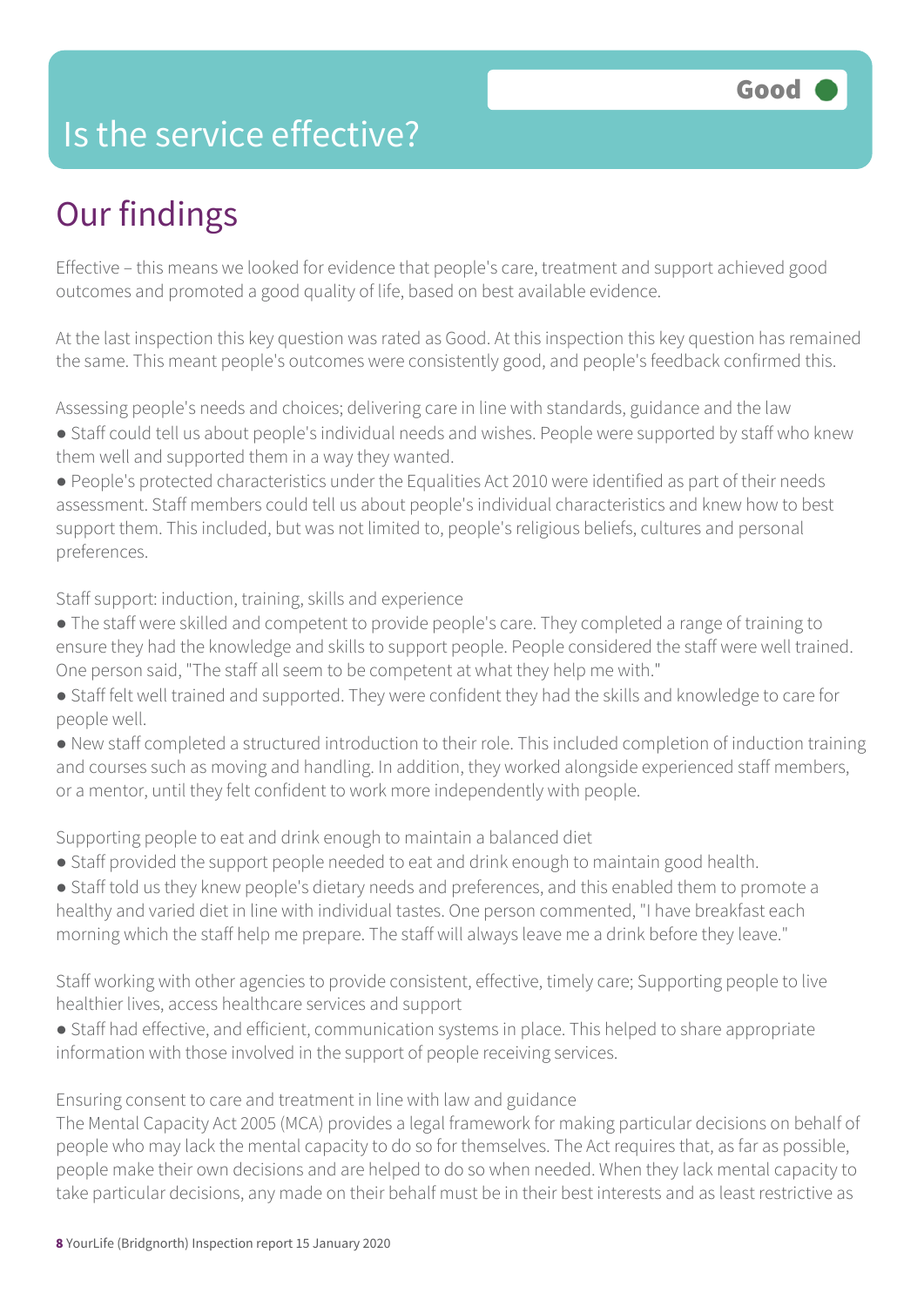#### possible.

People can only be deprived of their liberty to receive care and treatment when this is in their best interests and legally authorised under the MCA. When people receive care and treatment in their own homes an application must be made to the Court of Protection for them to authorise people to be deprived of their liberty. We checked whether the service was working within the principles of the MCA and found they were.

• The focus of the service was to provide quality care that met people's needs and respected their rights. The area manager and staff understood their responsibilities under the MCA. They gave people choices about their care and respected the decisions people made.

● There was no one being supported by the service who required restrictions on their liberty to receive care.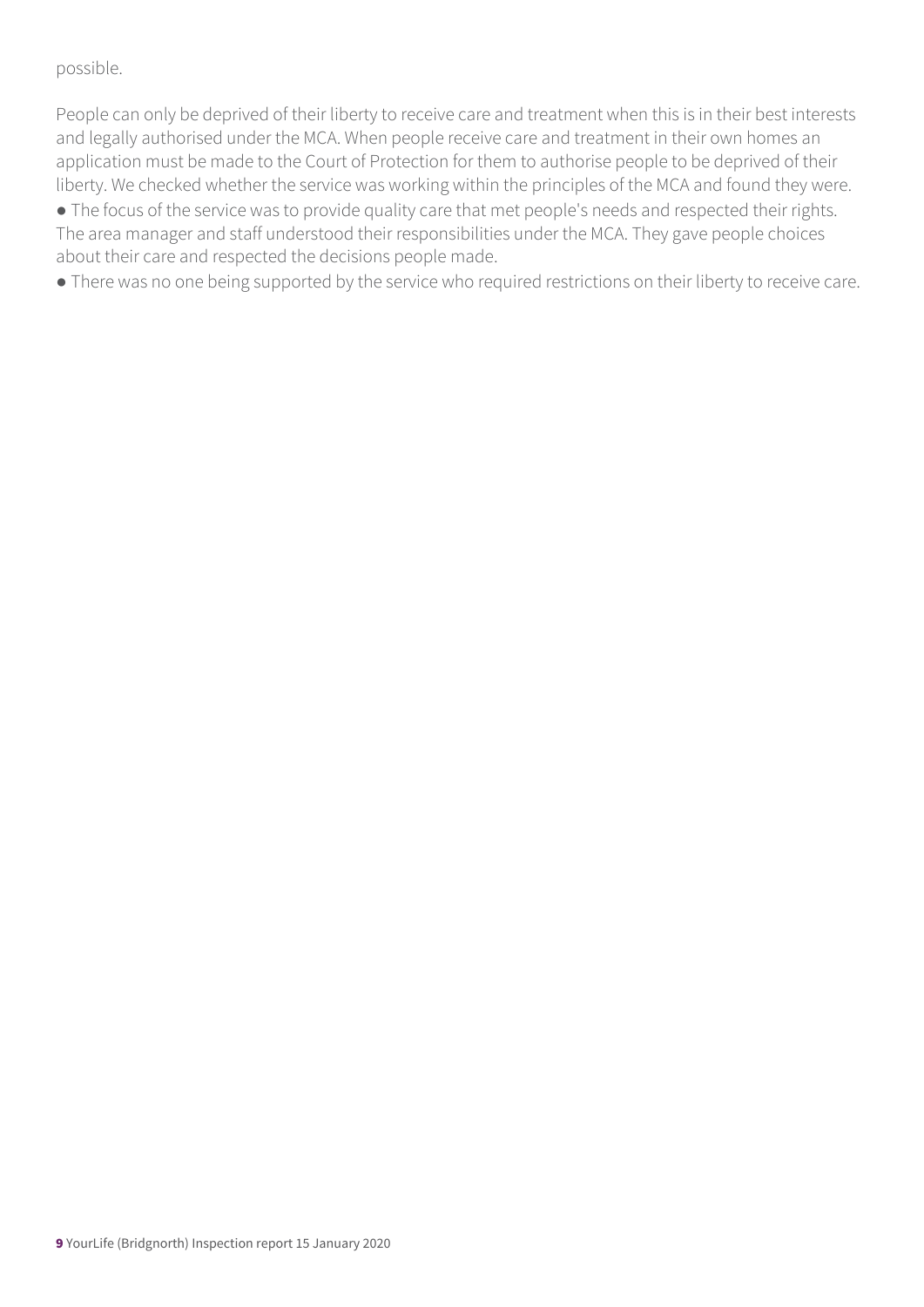### Is the service caring?

### Our findings

Caring – this means we looked for evidence that the service involved people and treated them with compassion, kindness, dignity and respect.

At the last inspection this key question was rated as Good. At this inspection this key question has remained the same. This meant people were supported and treated with dignity and respect; and involved as partners in their care.

Ensuring people are well treated and supported; respecting equality and diversity; Respecting and promoting people's privacy, dignity and independence

- The staff treated people who used the service with kindness and respect. One person said, "The staff treat me well. I am helped to be as independent as I can."
- The staff spoke about people in a respectful way. They showed they knew people well and treated people as individuals and respected their diversity. One person said, "I am very pleased with the care I receive. I am always treated with respect."
- The staff supported people to maintain their independence. They knew how to promote people's privacy and dignity while providing their care. A person said, "I feel the staff are very respectful of my dignity making sure I am covered up when having personal care." One staff member told us, "I make sure people's dignity is respected when I help them to have a shower. I make sure doors and curtains are closed. I always explain what I am going to do and obtain consent from the person."

Supporting people to express their views and be involved in making decisions about their care

- People were placed at the centre of all decisions about the care they received. The provider asked people and their families for their views about the care provided and respected the decisions people made.
- People were confident if they spoke with the management about changing anything they would be listened to.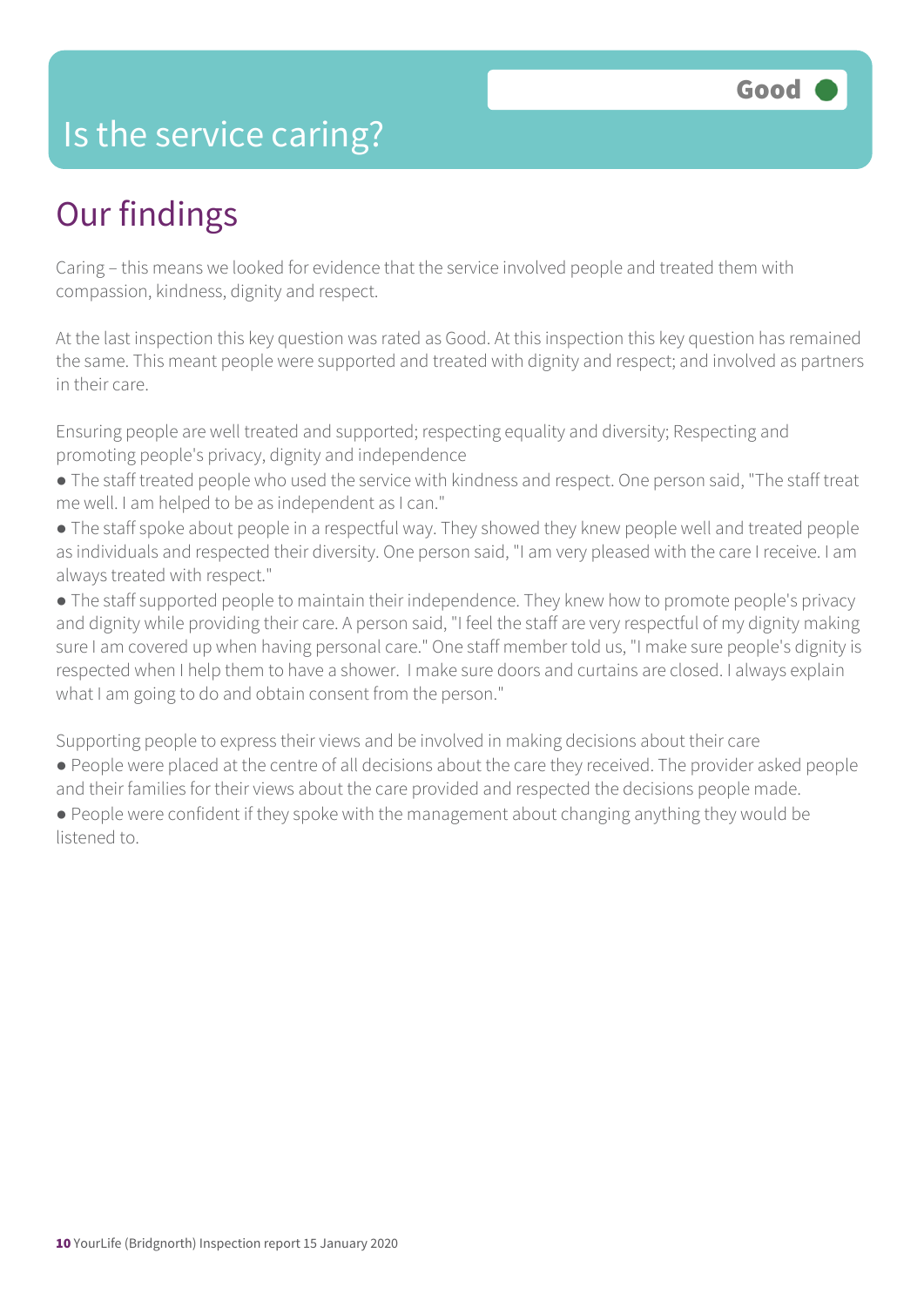### Is the service responsive?

# Our findings

Responsive – this means we looked for evidence that the service met people's needs

At the last inspection this key question was rated as Good. At this inspection this key question has remained the same. This meant people's needs were met through good organisation and delivery.

Planning personalised care to ensure people have choice and control and to meet their needs and preferences

- People, and if needed those close to them, were involved in the development and review of their own care and support plans. We saw these plans gave the staff information on how people wanted to be assisted.
- People's individual life histories, personal likes and dislikes and key events throughout their lives so far were recorded. This assisted staff members to respond to people and interact with them on a personal level whilst meeting their needs.
- We saw people's care and support plans were reviewed to account for any personal or health changes. These plans also reflected advice and guidance from visiting healthcare professionals.

#### Meeting people's communication needs

Since 2016 onwards all organisations that provide publicly funded adult social care are legally required to follow the Accessible Information Standard (AIS). The standard was introduced to make sure people are given information in a way they can understand. The standard applies to all people with a disability, impairment or sensory loss and in some circumstances to their carers.

- People had information presented in a way they found accessible and, in a format, they could easily understand.
- People's sensory needs were recorded, and staff worked with people to encourage them to use any personal equipment they had. For example, glasses or hearing aids.

Improving care quality in response to complaints or concerns

- People knew how they could raise concerns about the service and were confident the management would act in response to any issues they raised. No one we spoke with had recently made a formal complaint about the service provided.
- One person told us, "If I had a complaint I would take it straight to the management and speak to them."

#### End of life care and support

- No one was requiring end of life care at present. The manager and staff worked with other agencies to support people if they were reaching the end of their lives. Staff understood the importance of supporting people's families as well as the individual.
- Staff had received training in the principles of end of life care. Staff were matched to individuals who received this type of care to ensure they received appropriate support,.